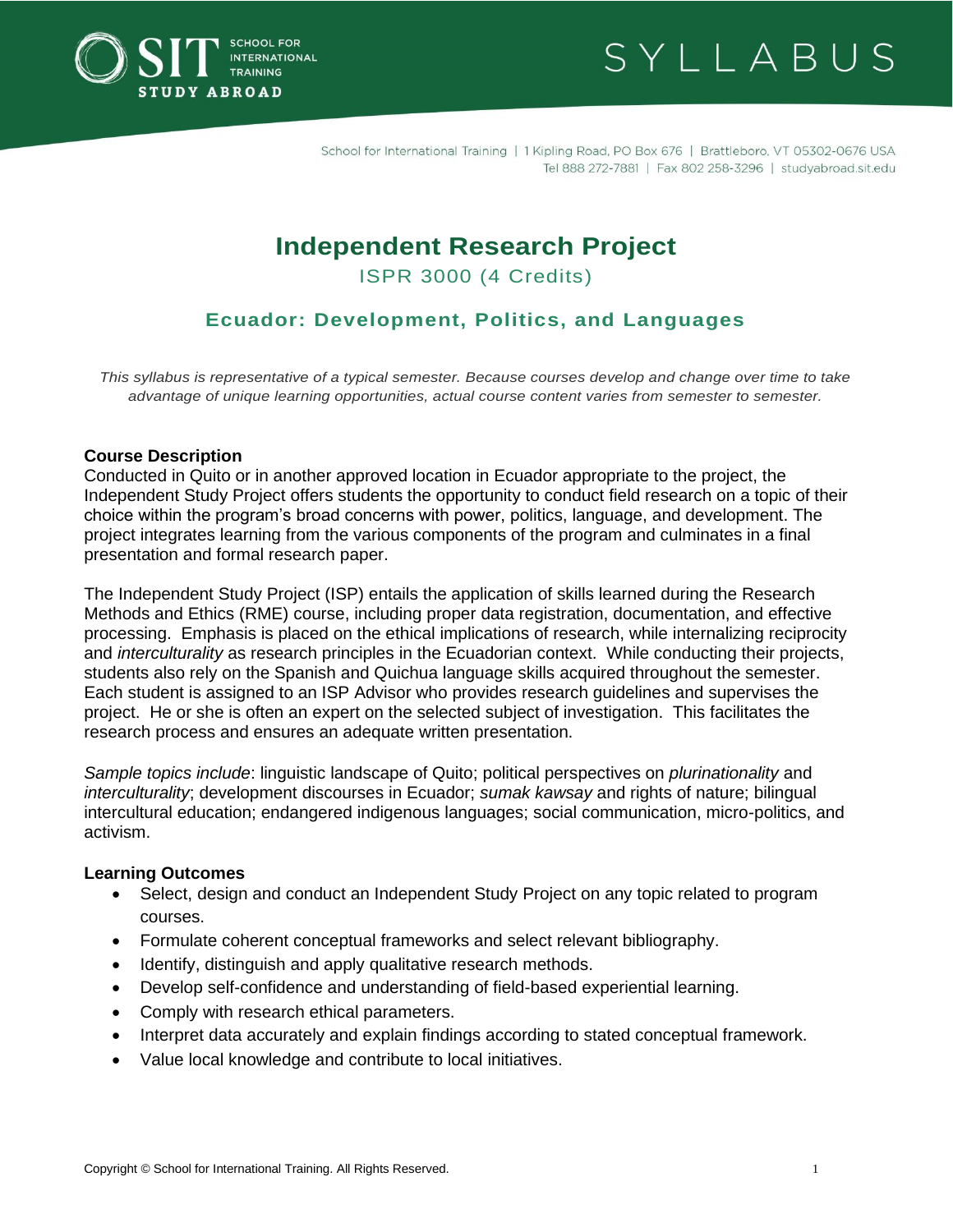## **Requirements and Evaluation**

The Independent Study Project begins with the presentation of a research proposal which indicates clearly subject of study, conceptual framework, methodology, reciprocity compliance, audience and name of ISP Advisor. It ends with the presentation of a written monograph along with the ISP Work Journal. Additionally, students must prepare an oral presentation which includes main findings and reflections on the fieldwork experience.

Evaluation is based on content, organization and development of perspective, creativity, depth of analysis, effective processing of data gathered from primary and secondary sources, achieved objectives, narrative quality, personal reflections, critical standpoint and commitment to the learning process.

| Grading Scale |    |
|---------------|----|
| 94-100%       | A  |
| 90-93%        | А- |
| 87-89%        | B+ |
| 84-86%        | в  |
| 80-83%        | в- |
| 77-79%        | C+ |
| 74-76%        | С  |
| 70-73%        | C- |
| 67-69%        | D+ |
| 64-66%        | D  |
| Below 64      | F  |
|               |    |

| <b>ISP PAPER CRITERIA</b>                                                                                          |                                  |  |
|--------------------------------------------------------------------------------------------------------------------|----------------------------------|--|
| Title / Acknowledgements / Abstract (10%)                                                                          |                                  |  |
| <b>Criteria</b>                                                                                                    | <b>Possible</b><br><b>Points</b> |  |
| The title is succinct, interesting, and engaging.                                                                  |                                  |  |
| The title clearly explains the project.                                                                            | 3                                |  |
| The acknowledgements are complete and professionally written.                                                      |                                  |  |
| The abstract clearly summarizes the paper.                                                                         | 3                                |  |
| The abstract provides specific information about methods.                                                          | 2                                |  |
| Quality of Study/Research Question and Justification for Project (5%)                                              |                                  |  |
| <b>Criteria</b>                                                                                                    | <b>Possible</b><br><b>Points</b> |  |
| The study/research question is relevant, effective, and interesting.                                               | 2                                |  |
| The project contributes useful information on a topic relevant to the local<br>community and/or other researchers. | $\mathcal{P}$                    |  |
| The justification for project is clear and contextualized.                                                         |                                  |  |
| Argument / Context / Literature Review (10%)                                                                       |                                  |  |
| <b>Criteria</b>                                                                                                    | <b>Possible</b>                  |  |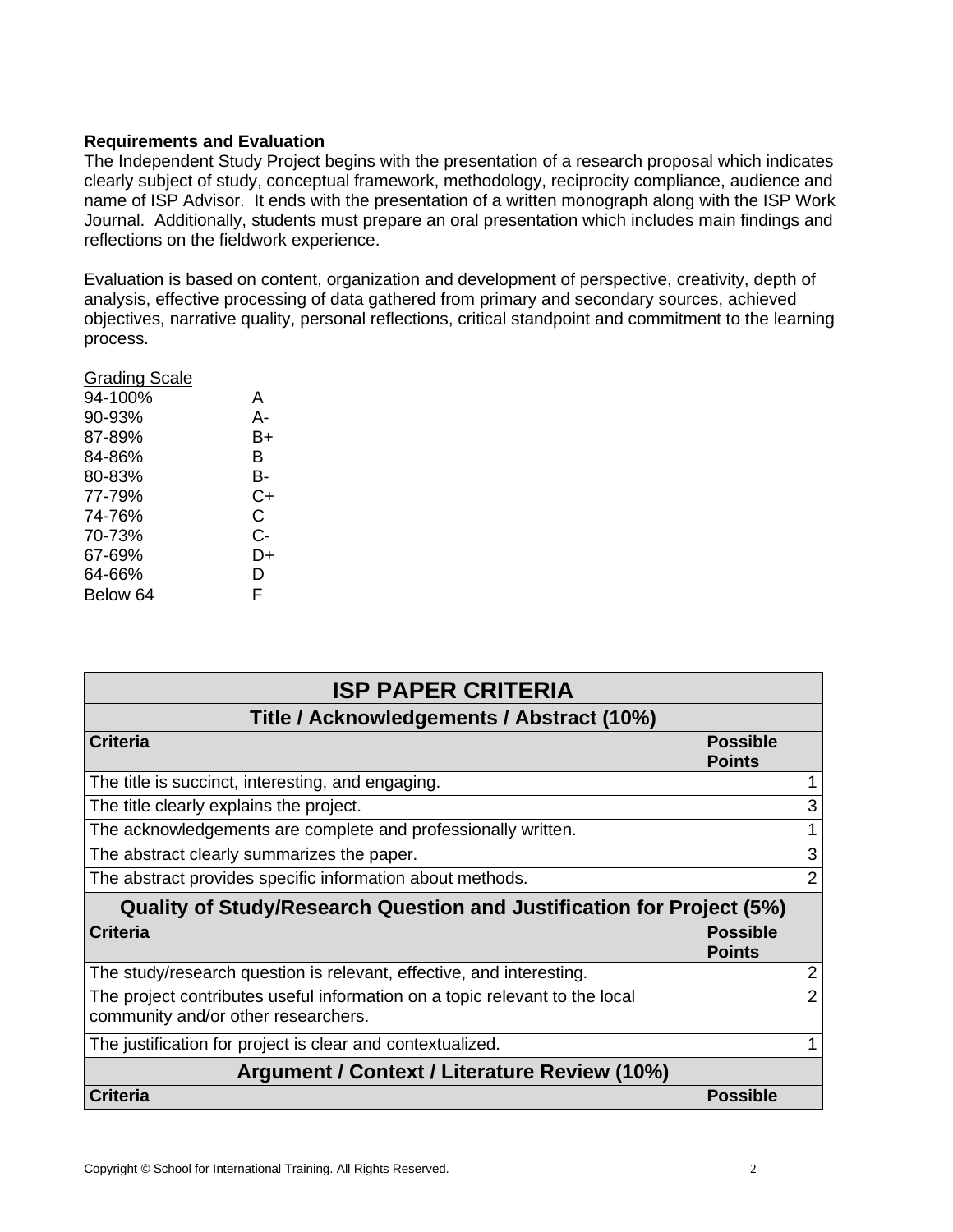|                                                                                                                                                                                                        | <b>Points</b>                    |  |  |
|--------------------------------------------------------------------------------------------------------------------------------------------------------------------------------------------------------|----------------------------------|--|--|
| Argument: The argument is well-structured and different sources of information<br>are well-integrated.                                                                                                 | 2                                |  |  |
| Context: The content is relevant. Important themes and background information<br>are provided so reader understands study/research question and its place<br>within the field of research.             | 5                                |  |  |
| Literature Review: The paper includes an appropriate number of relevant<br>background sources, including several from refereed journals, indicating<br>familiarity with key publications on the topic. | 3                                |  |  |
| Methods (5%)                                                                                                                                                                                           |                                  |  |  |
| <b>Criteria</b>                                                                                                                                                                                        | <b>Possible</b><br><b>Points</b> |  |  |
| The explanation of methodology is clear and accurate and supporting materials<br>are included in appendices (if applicable).                                                                           | 3                                |  |  |
| The methods are appropriate.                                                                                                                                                                           | $\overline{2}$                   |  |  |
| Presentation of the findings (10%)                                                                                                                                                                     |                                  |  |  |
| <b>Criteria</b>                                                                                                                                                                                        | <b>Possible</b><br><b>Points</b> |  |  |
| The findings are complete.                                                                                                                                                                             | $\overline{2}$                   |  |  |
| The findings are logically and convincingly presented.                                                                                                                                                 | $\overline{2}$                   |  |  |
| The findings are clearly differentiated from discussion or interpretation.                                                                                                                             | $\overline{2}$                   |  |  |
| The prose discussion of findings is clear, succinct and logical.                                                                                                                                       | $\overline{c}$                   |  |  |
| The tables, graphs, photos and direct quotes are relevant and support the<br>argument.                                                                                                                 | $\overline{2}$                   |  |  |
| Depth of analysis (15%)                                                                                                                                                                                |                                  |  |  |
| <b>Criteria</b>                                                                                                                                                                                        | <b>Possible</b><br><b>Points</b> |  |  |
| Important implications raised by the findings are included.                                                                                                                                            | 4                                |  |  |
| Patterns in the findings (or a lack of a pattern) were identified and discussed.                                                                                                                       | 4                                |  |  |
| The author gives logical explanations of what findings mean.                                                                                                                                           | $\overline{4}$                   |  |  |
| The findings are linked to previous research in the field                                                                                                                                              | 3                                |  |  |
| <b>Conclusions (5%)</b>                                                                                                                                                                                |                                  |  |  |
| <b>Criteria</b>                                                                                                                                                                                        | <b>Possible</b><br><b>Points</b> |  |  |
| The main findings are summarized and discussed within the broader<br>implications or concerns of the study                                                                                             | $\overline{2}$                   |  |  |
| The author related their findings to the study/research question clearly and<br>specifically.                                                                                                          | $\mathbf 1$                      |  |  |
| The author made research-based recommendations, as appropriate.                                                                                                                                        | 1                                |  |  |
| The author made recommendations for future study.                                                                                                                                                      | 1                                |  |  |
| ISP effort (10%)                                                                                                                                                                                       |                                  |  |  |
| <b>Criteria</b>                                                                                                                                                                                        | <b>Possible</b><br><b>Points</b> |  |  |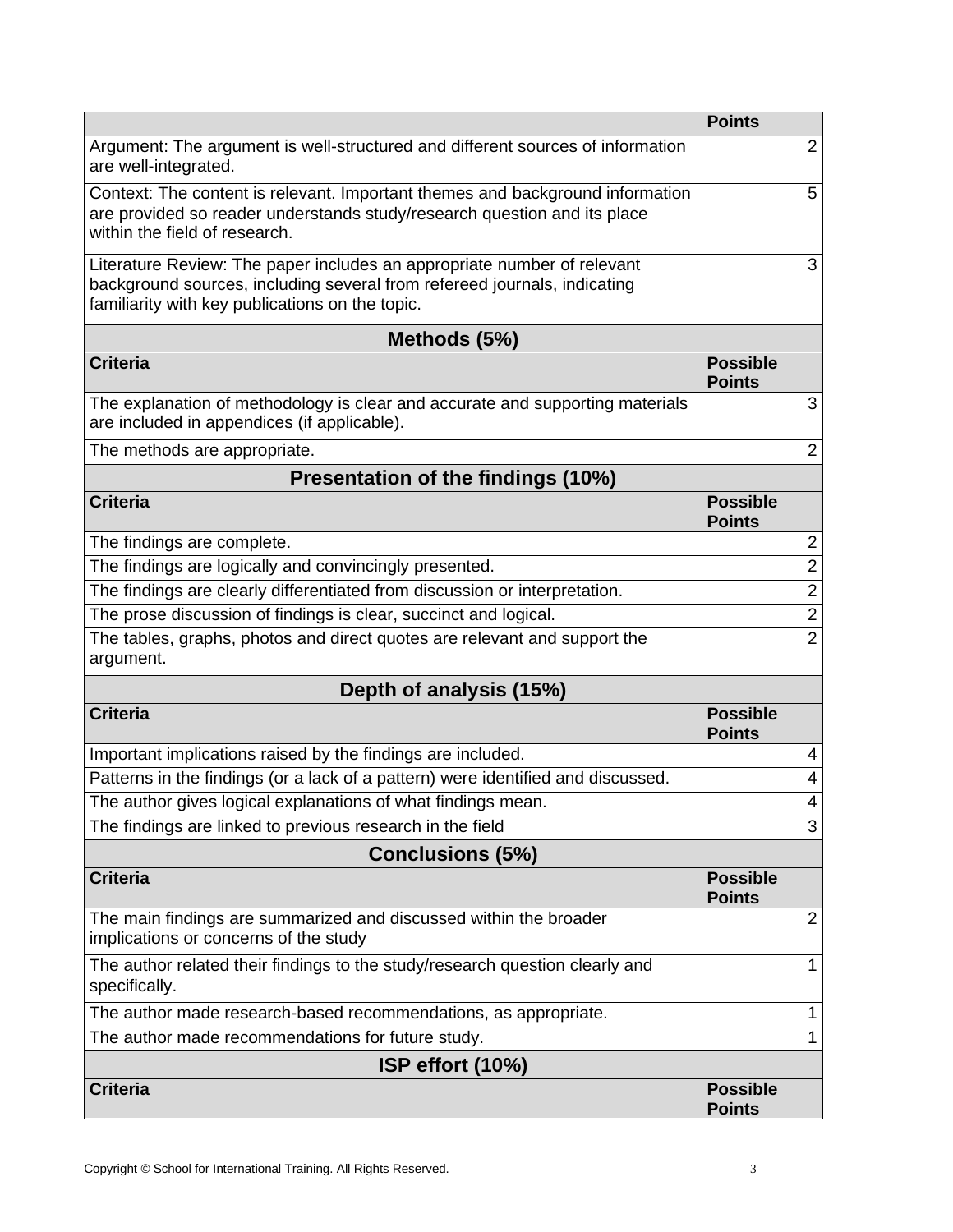| Student effort - criteria determined per program                                                                                                                                        |                                  | 10              |
|-----------------------------------------------------------------------------------------------------------------------------------------------------------------------------------------|----------------------------------|-----------------|
| <b>Ethics and Human Subjects Review (10%)</b>                                                                                                                                           |                                  |                 |
| <b>Criteria</b>                                                                                                                                                                         | <b>Possible</b><br><b>Points</b> |                 |
| Human Subjects policies and ethical research guidelines adhered to and<br>thoroughly discussed.                                                                                         |                                  | 10 <sup>1</sup> |
| Technical aspects (20%)                                                                                                                                                                 |                                  |                 |
| <b>Criteria</b>                                                                                                                                                                         | <b>Possible</b><br><b>Points</b> |                 |
| The paper is organized into major sections (and sub-sections, as appropriate)<br>and/or follows guidelines established in accordance with the orientation of the<br>program/discipline. |                                  | 2               |
| In-text citation.                                                                                                                                                                       |                                  | 3               |
| All references are included in reference list or bibliography.                                                                                                                          |                                  | 2               |
| References have all important details and correct form.                                                                                                                                 |                                  | 3               |
| Quality of writing & grammar.                                                                                                                                                           |                                  | 5               |
| Spelling & Punctuation                                                                                                                                                                  |                                  | 3               |
| The paper is clean, legible, well-formatted, professional in appearance, and<br>aesthetically pleasing.                                                                                 |                                  | 2               |

| <b>ISP PRESENTATION CRITERIA</b>                                                                                |                                  |  |
|-----------------------------------------------------------------------------------------------------------------|----------------------------------|--|
| <b>Criteria</b>                                                                                                 | <b>Possible</b><br><b>Points</b> |  |
| The student articulates a primary study/research question and provides a<br>clear introduction to presentation. | 10                               |  |
| The student contextualizes their work.                                                                          | 10                               |  |
| The student addresses methods.                                                                                  | 10                               |  |
| The student organizes the presentation of findings and discusses the<br>content of the argument well.           | 10                               |  |
| Depth of analysis. Important implications of the findings are raised.                                           | 10                               |  |
| The student addresses ethics and human subject issues.                                                          | 10                               |  |
| The student addresses broader implications of the study in the<br>conclusions.                                  | 10                               |  |
| The student includes a brief personal reflection.                                                               | 5                                |  |
| Student effectively manages discussion with audience.                                                           | 10                               |  |
| Student attends to the aesthetic elements of the delivery.                                                      | 10                               |  |
| The student delivers the presentation in a respectful and ethical manner.                                       | 5                                |  |